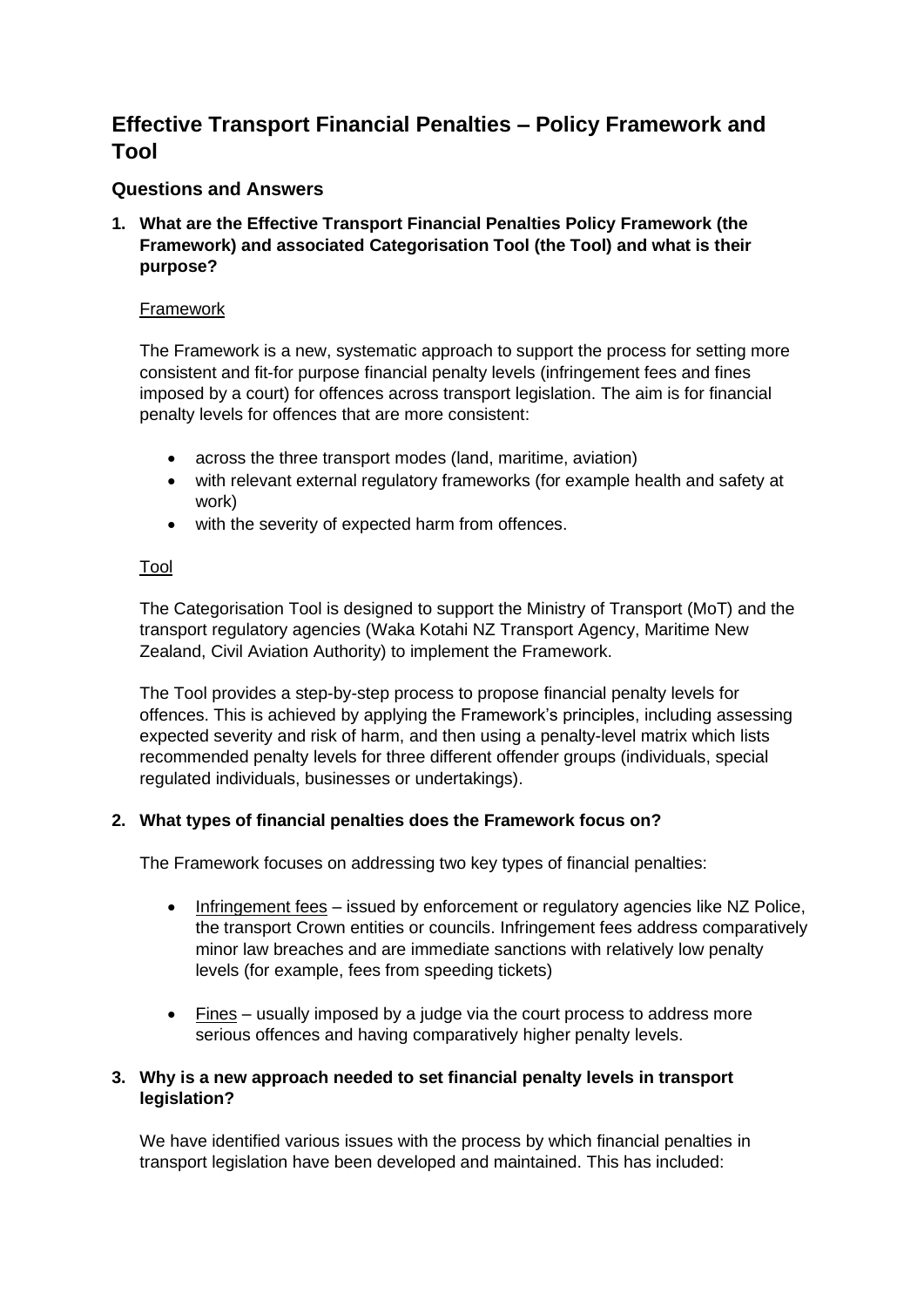- Isolated, arbitrary development: Historically, we have at times tended to set penalty levels related to single topics or pieces of transport legislation in isolation. Sometimes this has occurred without considering comparable offences and penalties within and across the three transport modes (land, maritime, aviation) or in other comparable legislation.
- Lack of review to ensure currency: Some transport penalties, particularly for more serious offences, were set three decades ago. Consequently, maximum transport penalties are out of touch with comparable modern legislation.

For example, the maximum financial penalty for an offence in transport legislation is \$500,000 (for just three offences in the Railways Act 2005), compared to \$3,000,000 for comparable offences in Health and safety at Work Act 2015 (HSWA). This is despite both HSWA and transport legislation having offences of similar levels of seriousness, and in the maritime and aviation sectors, Maritime New Zealand and the Civil Aviation Authority also being HSWA designated regulators.

These process issues have led to problems that reduce the effectiveness of transportrelated financial penalties, including:

- Inconsistency across legislation: Penalty levels are sometimes inconsistent across transport legislation or wider related legislative frameworks. For example, there is a \$150 penalty for running a red light in land transport regulation; compared to \$500 for flying a drone over private property without permission in civil aviation regulation. This is despite the former offence arguably risking more severe harm, such as resulting in serious injury or even death.
- Disproportionality to level and risk of harm: Financial penalties are not always proportionate to the level of risk and potential harm that may result from offences. This is also illustrated in the example above.
- Inappropriate penalty levels for different offender types: Penalties are not always set at levels effective for particular offender types, such as 'regular' individuals, people with professional transport responsibilities, or body corporates. For example, there is a \$600 fee for an unsecured item on a vehicle, whether the vehicle is a domestic car or a large commercial truck. A higher penalty would likely be needed to deter a large commercial operator. Therefore, it would be more effective to designate separate penalty levels appropriate to individuals and commercial entities (for example, body corporates).

# **How will the Framework improve penalty levels?**

The Framework will provide a more systematic and comprehensive approach to help set penalty levels by encouraging regulators to consider four principles for effectiveness:

- 1. Respond to offences' severity (assess expected types of harm)
- 2. Act as a deterrent (be set at a level that will credibly deter offending)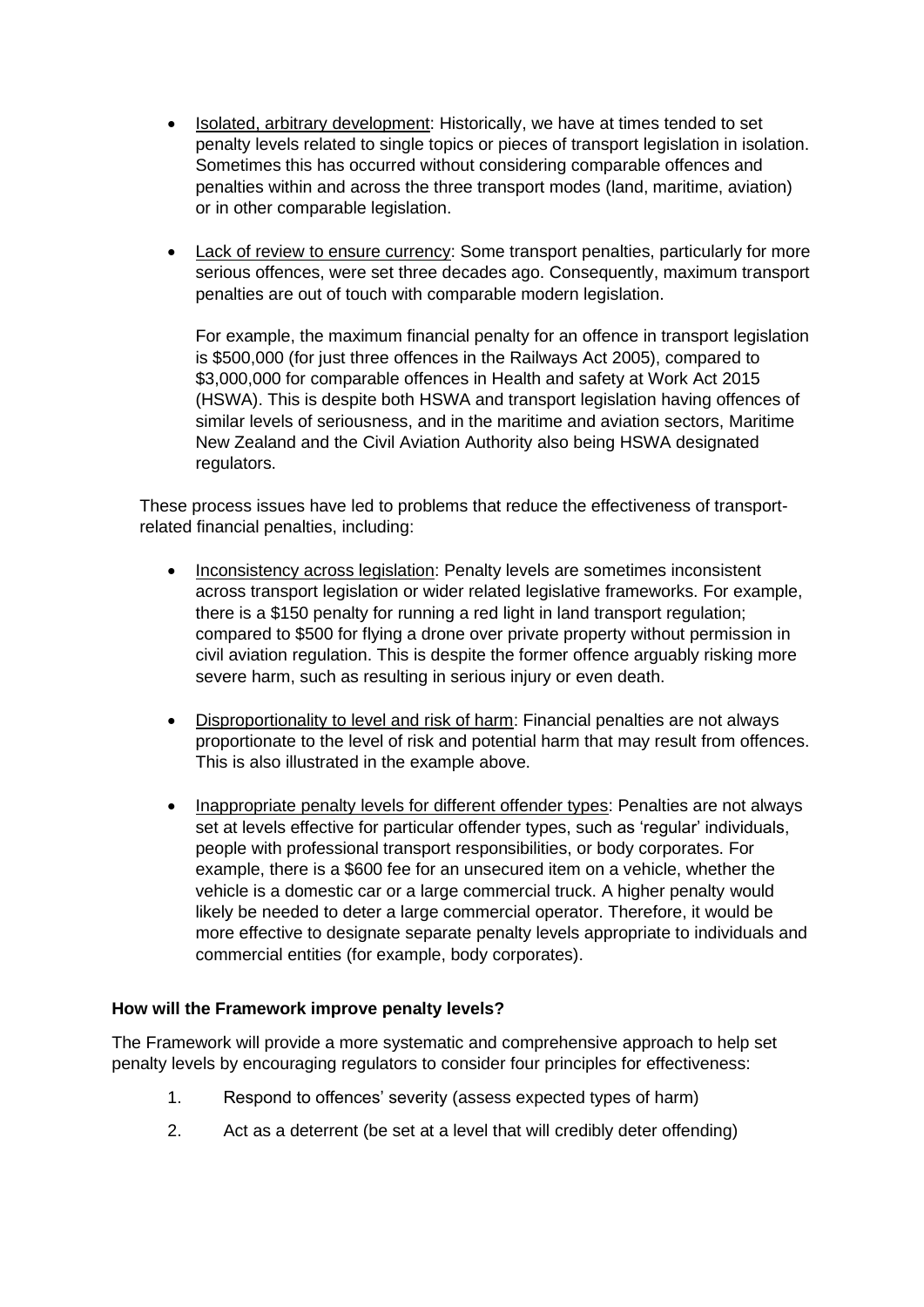- 3. Be proportionate (to harm and in relation to offences risking similar harm across transport legislation and in other relevant regulatory frameworks)
- 4. Consider the responsibilities and financial capacity of the individual or entity.

We expect that addressing the above principles will lead to penalties that are more logical, consistent and better targeted to address particular offending and groups of offenders.

Alongside applying the above principles, once the expected harm from a group of offences or an offence is determined, the Framework's Tool provides recommended penalty levels. The Tool enables consistent, logical penalty levels to be set. These levels relate to the:

- severity of expected harm from the offences
- likelihood that the expected harm will actually result if the offences were committed
- nature of the offender individual, special regulated individual, business or undertaking.

# **What's new and innovative about the Framework**

The Framework's whole approach of a principles-based method of systematically assessing offences and then applying logically structured penalties is new and innovative for the transport sector. However, two particular new features include:

- Assessing offences' severity by considering three types of possible harm:
	- o *System* harm to the transport system itself by breaking any rules designed to support a safe and effective system (for example, not having a proper transport operating licence) – system harm arises from all offences
	- o *Safety* tangible harm that may occur or has occurred to people (for example, arising from inherently dangerous actions like operating a vehicle or craft recklessly)
	- o *Environmental or property* tangible harm that may occur or has occurred to the environment or property (for example, arising from discharge of hazardous substances into the sea or damage to a vehicle or craft).
- Identifying two new categories of potential offenders that penalties can apply to:
	- o *special regulated individuals* commonly individuals with professional responsibilities in the transport system
	- o *businesses or undertakings* commercial operators (for example, sole traders or companies); or not-for-profit organisations (for example, councils or charities)

Current transport legislation recognises only three categories of potential offender that penalties can be applied to: individuals, body corporates, persons other than individuals ('persons' can include a corporation sole, body corporate, unincorporated body). The Framework's new category of 'special regulated individuals' provides penalty levels suitable for individuals with greater responsibilities than 'regular' individuals, and of whom we have greater expectations.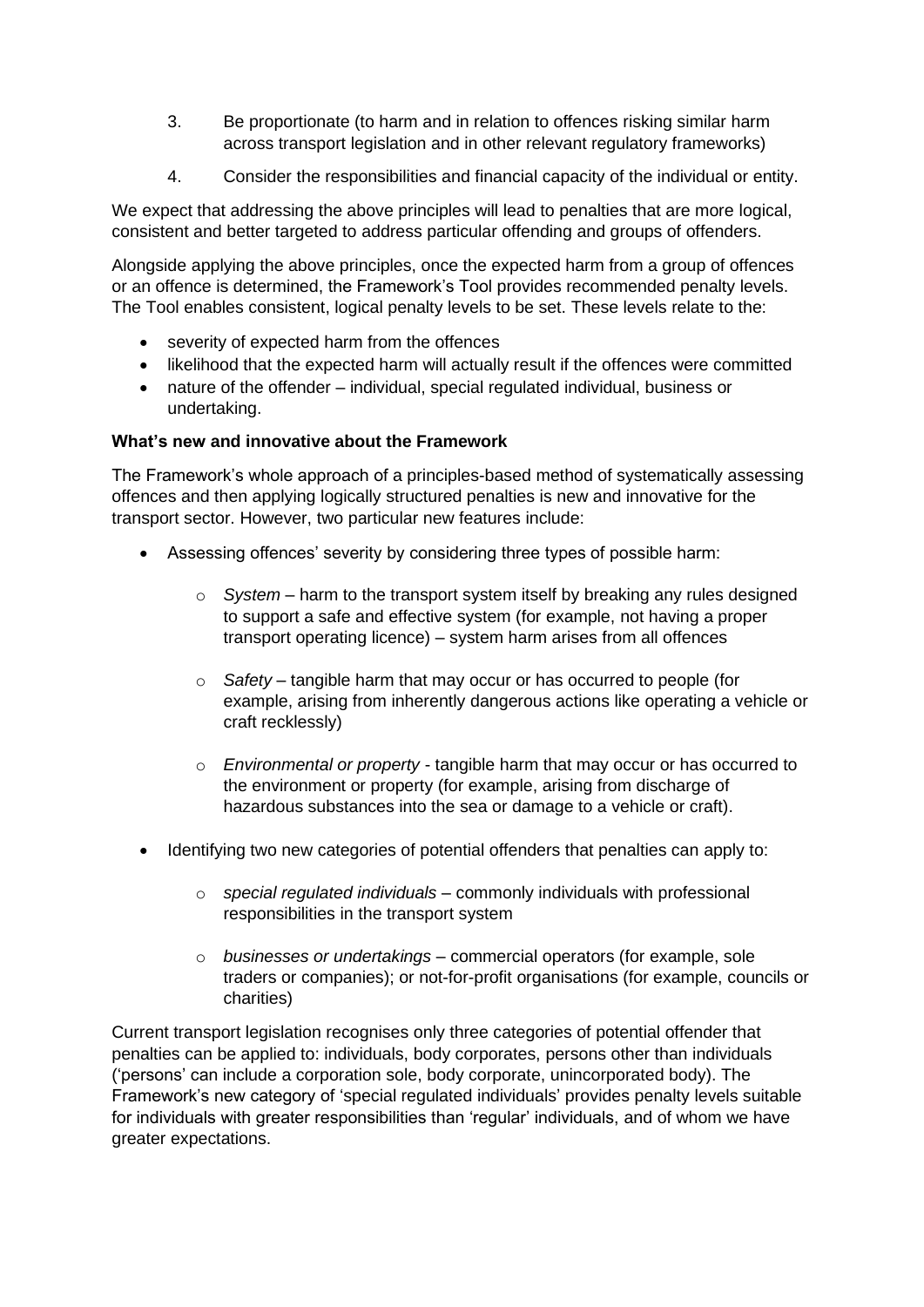The new category of 'businesses or undertakings' includes a wider range of commercial entities than merely body corporates, such as sole traders. The term 'undertakings' also includes not-for-profit entities such as councils or charities. We consider that the term 'businesses or undertakings' better covers the range of entities that we both have higher expectations of (for example, because they offer services to people), and that may have greater financial capacity given that they are businesses or undertakings.

# **How can the new offender categories of special regulated individuals and businesses or undertakings be applied, given they don't appear in current transport legislation?**

The Framework's penalty levels for special regulated individuals can be applied to offences that can only be committed by individuals that meet the criteria of special regulated persons. For example, for offences that have been drafted so they only apply to a ship's master. In these cases the offence will still reference an individual in legislation, but that individual will face special regulated individual level penalties.

The Framework's penalty levels for businesses or undertakings can be applied to any entities that are body corporates or potentially 'persons other than individuals', where these categories are designated in the offences. However, merely being a business or undertaking is not enough to incur businesses or undertaking-level penalties.

# **What are the positive outcomes envisaged from this new approach?**

We expect a range of positive outcomes from applying the Framework, culminating in financial penalties that are more effective at helping prevent and respond to offending. Expected positive outcomes include penalty levels that are:

- more proportionate to the severity of harm expected from offences
- more consistent across offences in the three transport modes (land, maritime, aviation)
- more consistent with comparable offences in other relevant regulatory framework's legislation (for example, Health and Safety at Work Act 2015, Resource Management Act 1991)
- set at levels better able to be credible deterrents to offending, and reflecting the transport sector and societies' current views on the severity of offences
- better able to reflect a broader range of offender types of whom we may have higher expectations, including 'special regulated individuals' and 'businesses or undertakings'.

#### **How many transport offences are there in legislation?**

We estimate there are around 6,000 offences across transport legislation (in Acts and regulations), excluding those in local bylaws.

# **What is the implementation timeframe?**

There is currently no set timeframe to implement the Framework. MoT and the transport regulatory agencies take a 'regulatory stewardship' approach to reviewing transport legislation ongoing, to ensure it is up-to-date and fit-for-purpose. As we review legislation we will take opportunities to apply the Framework to ensure effective penalty levels for offences in that legislation. Currently MoT is reviewing penalty levels for selected offences as part of work involving the Civil Aviation Bill and civil aviation, maritime and marine regulations.

Applying the Framework across all transport offences will be a long-term goal over several years, given the number of offences in transport legislation and the comprehensive process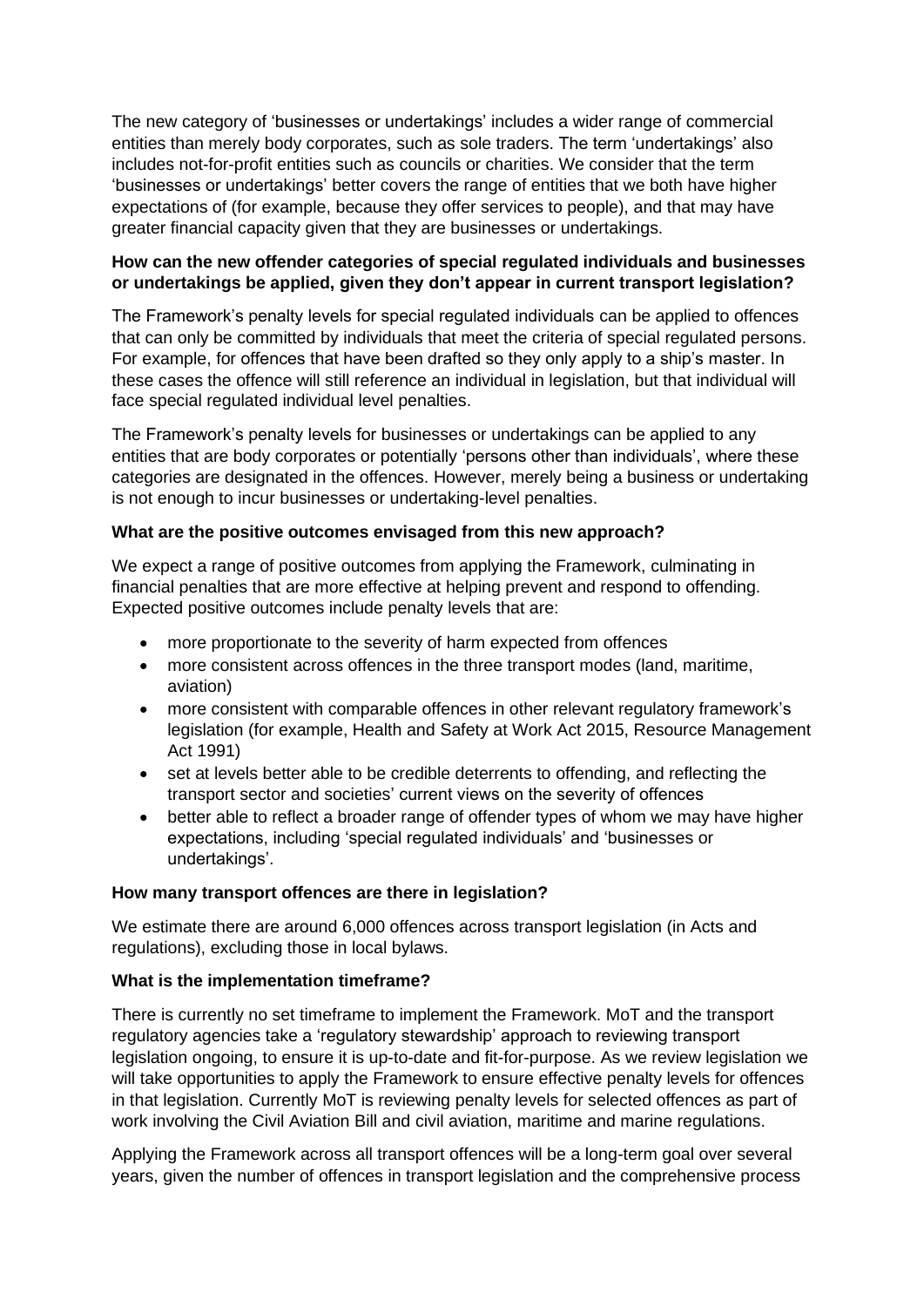that must be followed in reviewing and potentially changing these. However, MoT may progress a dedicated project to speed up this process.

# **How was the new Framework developed?**

The Framework was developed through the MoT undertaking a comprehensive policy development process over more than two years. We assessed the problems with financial penalty levels in current transport legislation and options for a more systematic way to set levels. This process has included considering academic research on compliance and enforcement, approaches to financial penalties taken in other New Zealand legislative frameworks outside transport and internationally, and input from transport Crown entities and other government agencies.

# **Who was consulted in developing this framework?**

In developing the Framework, the Ministry of Transport consulted with:

- the three transport regulatory agencies Waka Kotahi NZ Transport Agency, Maritime New Zealand, the Civil Aviation Authority
- other selected government agencies including the Ministry of Justice, New Zealand Police and The Treasury.

# **How much money is collected for transport-related infringement offences?**

NZ Police publishes road policing offence data for selected offences for January 2009 to December 2020. This data includes the money collected from infringement fees for the following unsafe driver behaviours commonly associated with road trauma:

- alcohol-related offences (driving under the influence of alcohol)
- speeding (offences detected by mobile or static speed cameras or issued by officers)
- mobile phone offences (using a hand-held device for calling or texting while driving)
- red light-related offences (officer issued and red light camera, for running red lights at intersections for both vehicles and pedestrians)
- safety belt offences (restraint use offences safety belts and child restraints).

The total money in infringement fees associated with the above offences and processed in the Police infringement processing system at 'face value' is:

- January to December 2019 \$129,683,950
- January to December 2020 \$122,353,090.

It is important to recognise, however, that the fee totals noted above associated with these offences are nominal only and may be paid, unpaid or referred to court. Many fees will be waived under NZ Police discretionary policy (for example, satisfactory completion of compliance offered for certain minor offences - such as a safety belt offence). A large number are also referred to court due to lack of payment. Each of these scenarios may result in a different amount ultimately being paid (including zero).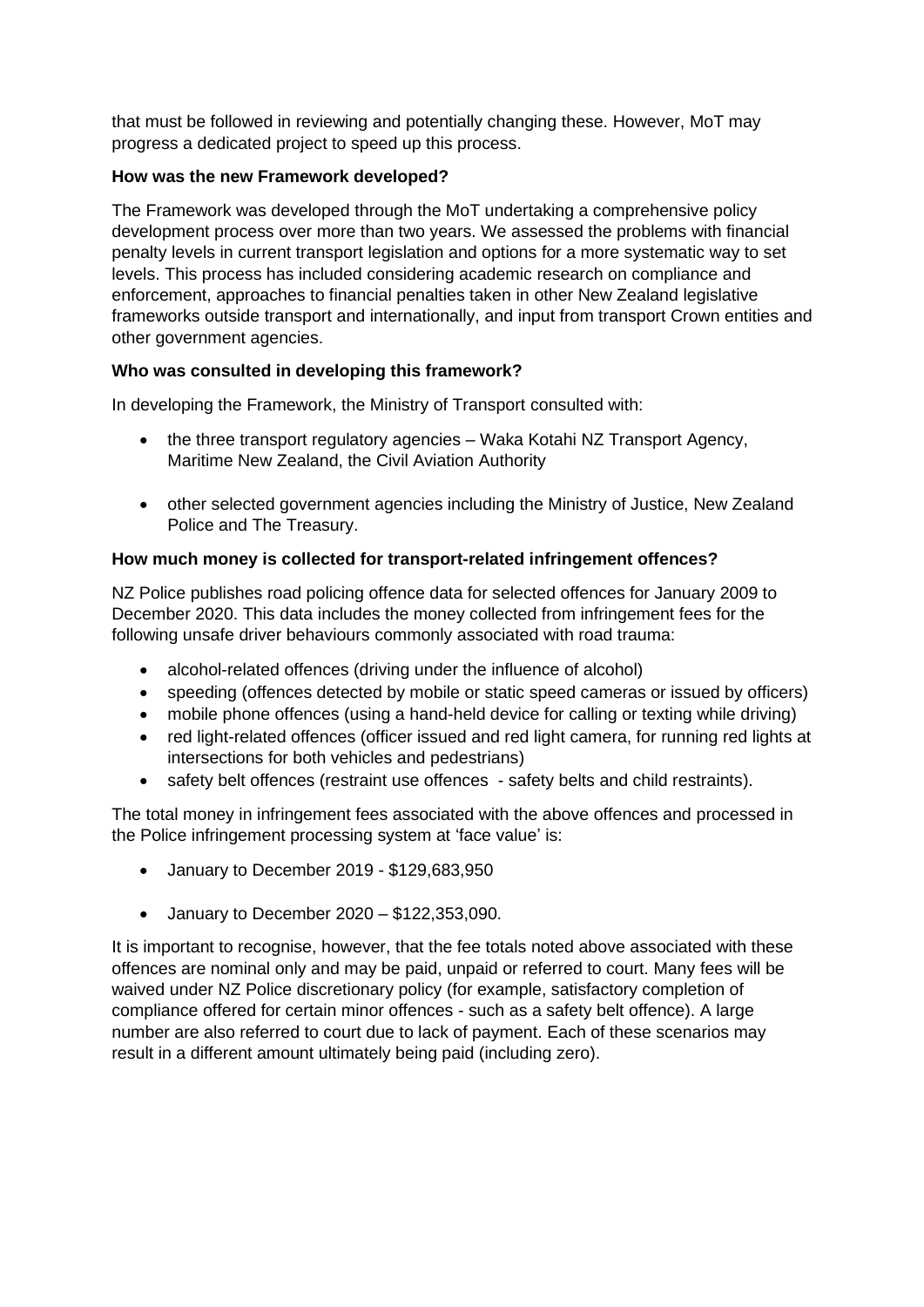# **What does the Government do with money collected from these offences?**

The money collected by NZ Police associated with the above offences is transferred into consolidated Government funds. The Government then determines how it will spend the money collected through its budget processes.

# **How much extra money will the Government collect from new financial penalties?**

It is very difficult to estimate how much extra money the Government may collect, if any, from new financial penalties resulting from applying the Framework. This is because of the difficulty in determining the level of offending that may persist once new penalties are in place. One of the Framework's principles for effective penalties is to deter offending and we expect that penalty levels set using the Framework will reduce offending for some offences.

# **Will low income individuals be adversely affected by increased financial penalties?**

Not necessarily. Infringement offences, the levels of which cannot be altered to account for financial capacity, are designed to address offending of low severity and therefore fees are set relatively low to be proportionate. Regarding fines which may be imposed by a court up to a maximum, the court can take financial capability, among other factors, into account and set a level of fine it considers appropriate.

To account for possible adverse effects of penalty levels on potential offender groups, the Framework also proposes that a public policy contextual factors review be conducted. This is particularly relevant to proposing infringement fee levels.

Once the Framework's Tool is used to determine a proposed penalty level for an offence or group of offences, the Framework recommends that regulators consider whether there are any other factors concerning the offence(s), or likely offender group, that may mean that the penalty level is likely to lead to perverse outcomes (for example, for vulnerable population groups). In this case regulators may then consider lowering the penalty level somewhat.

However, penalty levels set using the Framework cannot directly account for the financial circumstances of potential offenders. Regulators and enforcement agencies may have other options such not applying financial penalties and/or withdrawing licensing or certification, where perverse outcomes are expected.

# **What role does local government play in adopting the Framework?**

We expect that the Framework will be useful for local government to use, to inform setting financial penalty levels for local transport-related bylaws. We intend to work with local government, including Local Government New Zealand, to introduce that sector to the Framework and collaborate on how they might adopt it.

# **Will I be able to make a submission or share my views on these proposed changes to the transport fees and penalties regime?**

We welcome comment from any agency, operator or individual on the Framework and how it can be implemented. While we have developed the Framework as our own policy document and it is not open to a public submission process, we are open to assessing any comments around how the Framework might be improved.

Following using the Framework to propose financial penalty levels, the government's process for finally setting the penalty levels for offences in legislation is, however, normally open to public submissions and participation. As part of the process to change legislation regarding penalty levels or establish new penalties, we would expect to seek public